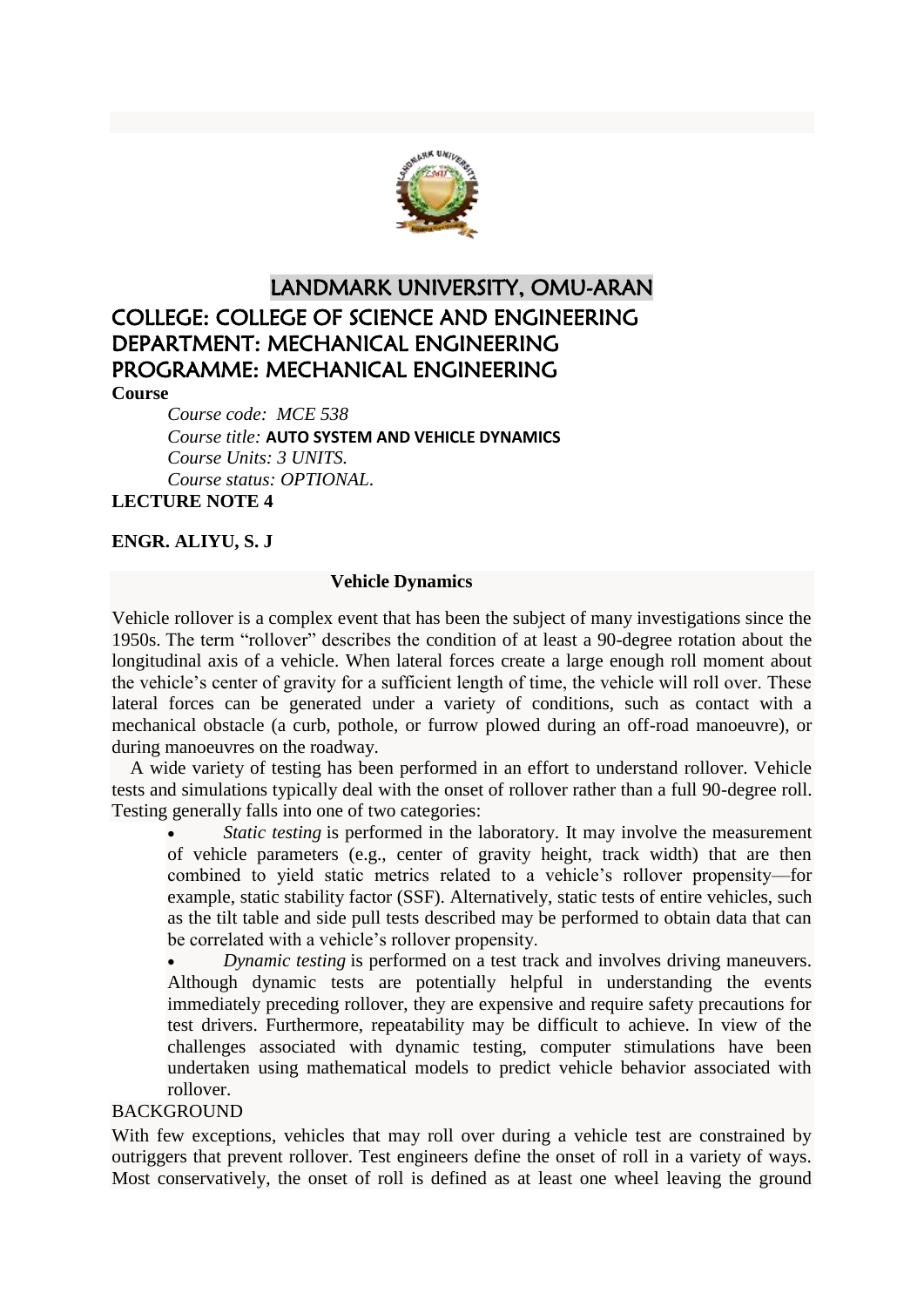during the course of a test; less conservative definitions require two-wheel liftoff or contact of the outriggers with the test pad. From the viewpoint of simulation, the onset of rollover may also be determined in a variety of ways. The vehicle model leading to SSF characterizes the onset of rollover as a scenario in which the lateral forces become large enough that, if they continue long enough, rollover must result. As [Figure 2-1](http://www.nap.edu/read/10308/chapter/4#p200100679960023001) indicates, *T* is the track width (strictly, the average of the front and rear track widths), and *H* is the height of the vehicle's center of gravity. SSF is defined as the track width divided by twice the center of gravity height; i.e.,  $SSF = T/2H$ . The theoretical basis for SSF calls for rollover if the sum of the lateral forces on the tires, divided by the weight of the vehicle, is greater than *T*/2*H* for a sufficient length of time (Gillespie 1992). Using more complex models, analysts focus on the instant when both of the normal forces between the tire and the road on one side of the vehicle drop to zero in the course of a given maneuver. Alternatively, incipient roll can be categorized by the instant in time when the vehicle's center of gravity moves beyond the balance point above the leading side tires, as illustrated in [Figure 2-2.](http://www.nap.edu/read/10308/chapter/4#p200100679960023002)

Rollover events are sometimes classified as either tripped or un-tripped. A rollover that occurs as a result of forces on the tire created by a mechanical obstacle, such as a curb or other surface irregularity (e.g., a furrow plowed during an off-road maneuver), is described as tripped. In contrast, a rollover is described as untripped if the vehicle rolled solely as a result of the lateral forces created at a smooth tire–road interface. The National Automotive Sampling System Crashworthiness Data System categorizes rollovers as either tripped or untripped on the basis of interpretation of crash scene and vehicle inspections, as well as other supporting evidence. However, the physics governing the motion of vehicles reveals that it is the magnitude and duration of the forces on the vehicle that determine whether



 **FIGURE 2-1 Important dimensions relating to SSF.**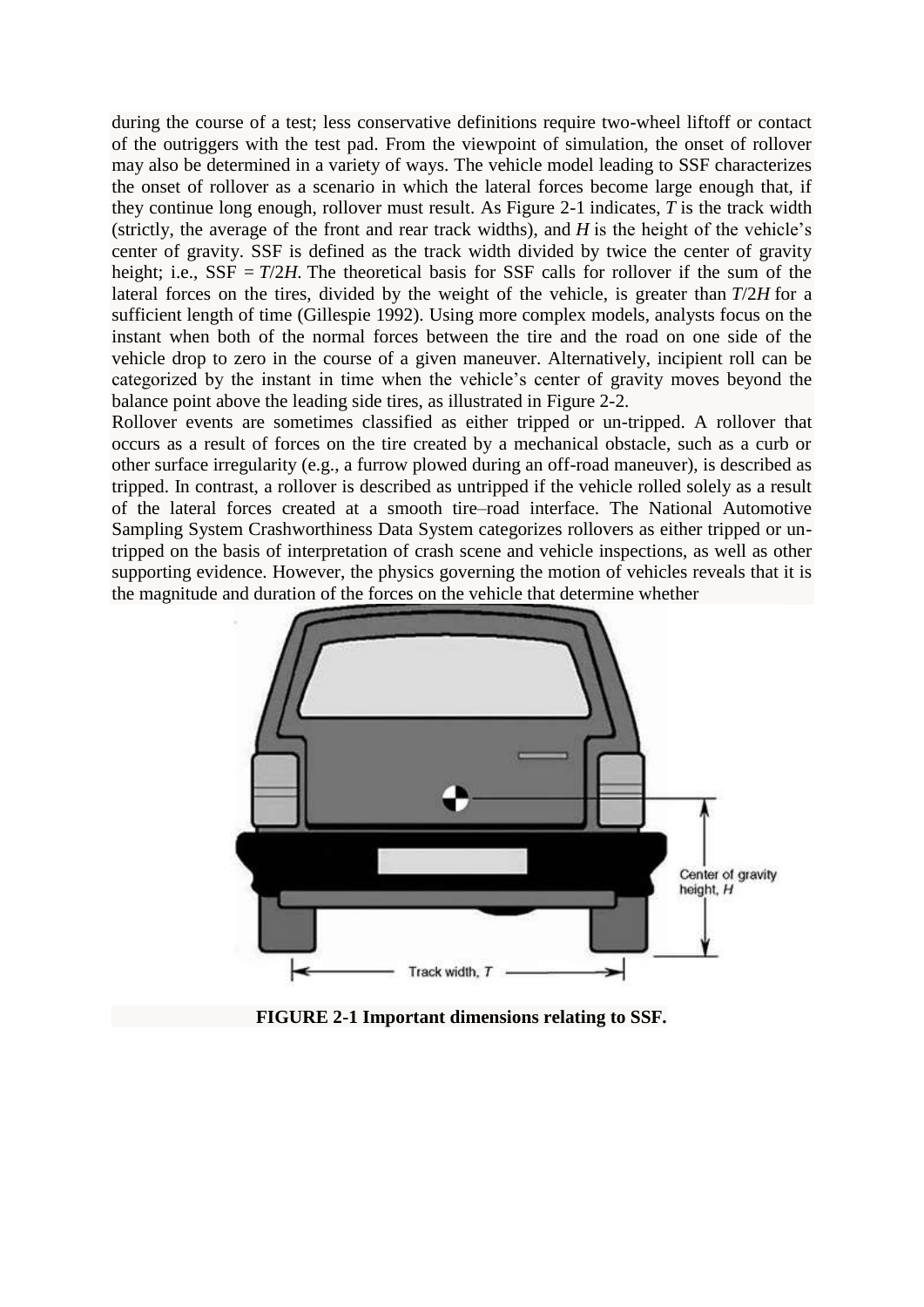

 **FIGURE 2-2 Vehicle at incipient rollover (the balance point).**

(NOTE:  $F_y$  = lateral force;  $N$  = normal force;  $W$  = weight of vehicle.)

a rollover will occur (see the later discussion of SSF). Therefore, the present discussion focuses on the magnitude of the forces rather than the mechanism of force generation, and is not concerned with making the distinction between tripped and un-tripped rollovers.

# STATIC MEASURES OF ROLLOVER PROPENSITY

Several static measures and tests have been developed to characterize a vehicle's rollover propensity (see, for example, Lund and Bernard 1995b). The commonly cited measures fall into two categories:

 Quantities such as SSF and critical sliding velocity (CSV) that are calculated from measured vehicle parameters; and

 Quantities derived from tests of entire vehicles—notably the tilt table test, side pull test, and centrifuge test—that depend on experimental results instead of measurements of vehicle dimensions and inertial properties.

- The following discussion addresses the advantages and disadvantages of these different static measures, with particular emphasis on SSF—the metric that forms the basis for NHTSA's star ratings for rollover resistance.
- *Static Stability Factor*

When a vehicle has a velocity vector at a large angle from the direction in which it is aligned, the tire–road interface can generate large lateral forces on the tires, as illustrated in [Figure 2-3.](http://www.nap.edu/read/10308/chapter/4#p200100679960025001) Assuming a rigid-body model, that is, a model that does not deflect under the influence of the applied forces, straightforward physics yields the insight that if the sum of the lateral forces on all four tires is large enough for a sufficiently sustained period of time, the vehicle will roll over. Note that the rigidbody model cannot predict time-dependent details of the rollover, which are scenariospecific. Simulation of time-dependent rollover requires a much more complex model (see, for example, Chrstos and Heydinger 1997).

 In particular, the vehicle model predicts rollover if, for a sufficiently sustained period of time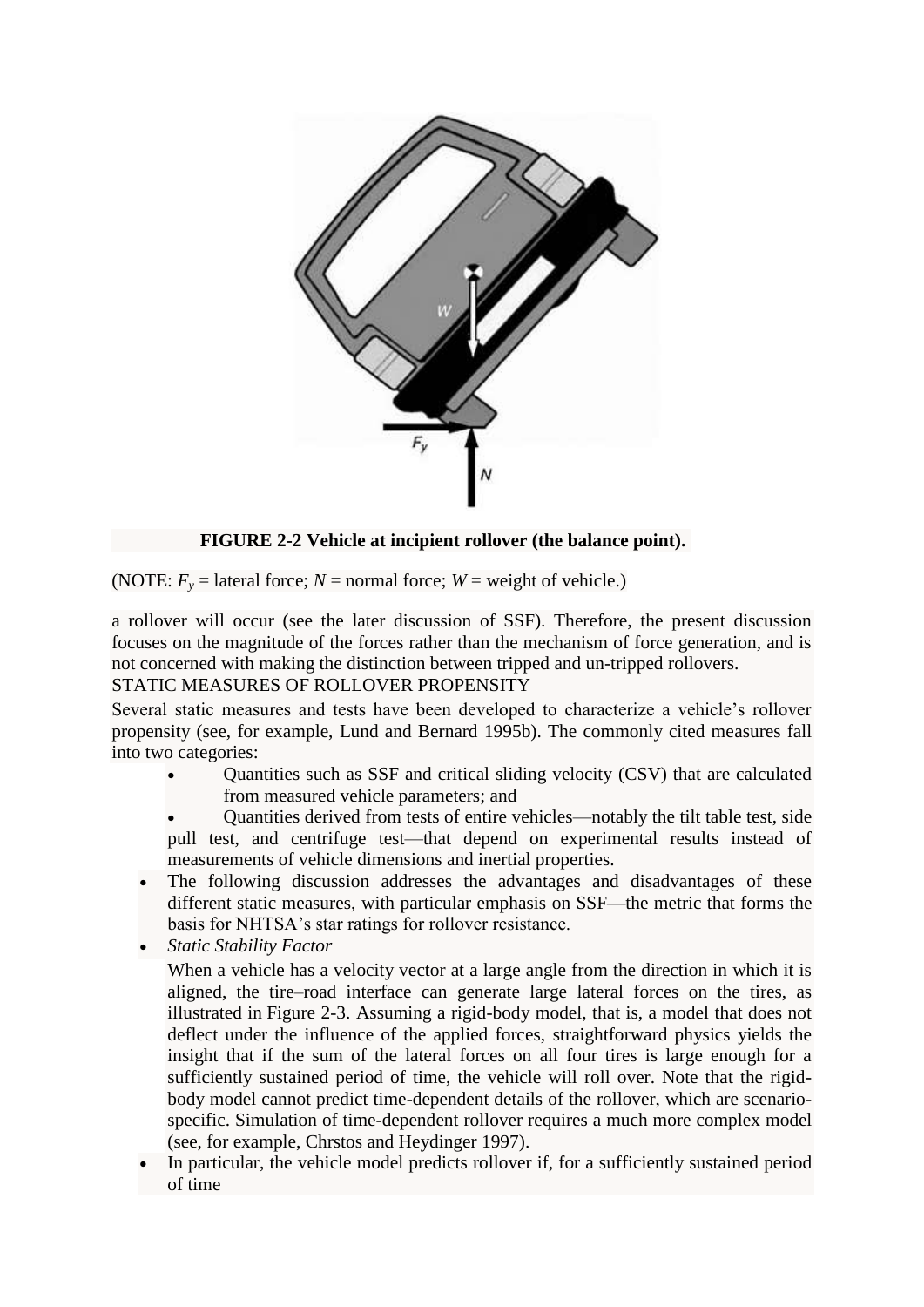# $\Sigma F > W(T/2H)$

- where *W* is the weight of the vehicle, ∑*F* indicates the sum of the lateral forces on all four tires, and *T*/2*H* is the vehicle's SSF.
- Relationship 1 is often viewed another way. Fundamental physics states that



#### **FIGURE 2-3 Lateral forces leading to rollover: plan view with steered wheels to the front.**

(NOTE: *xy* axis = vehicle coordinate axis;  $F_{rl}$  = lateral force on the rear left tire;  $F_{fl}$  = lateral force on the front left tire;  $F_{rr}$  = lateral force on the rear right tire;  $F_{rr}$  = lateral force on the front right tire; and  $CG =$  center of gravity.)

where *a* is the lateral acceleration, and *m* is the mass of the vehicle (=  $W/g$ , where *g* is the gravitational constant).

It follows directly from Relationship 1 and Equation 2 that if, for a sustained period of time,

 $a/g > T/2H$ 

the vehicle model will predict rollover. This relationship is a scientifically valid statement of the physics of the motion of this vehicle model and the cornerstone of the utility of SSF. In particular, the model predicts that rollover will occur when the lateral acceleration in *g*'s exceeds the SSF for a sustained period of time.

 Consider now Relationship 3 in the context of a smooth road surface. For the scenario depicted by [Figure 2-3](http://www.nap.edu/read/10308/chapter/4#p200100679960025001), it is common to characterize the relationship between the lateral forces on the tires and the normal load upward on the tires by a coefficient of friction, µ. This can be stated as

$$
\Sigma F = \mu W
$$

That is, the sum of the lateral forces is equal to the product of a tire–road friction coefficient, µ, and the weight of the vehicle. In this case, Relationship 1 yields the information that if, for a sustained period of time,

$$
\mu > T/2H
$$

rollover will occur. For a good dry paved surface,  $\mu$  may be in the neighborhood of 0.9; for a wet or icy surface,  $\mu$  is considerably less.

• The importance of Relationship 5 is that if situations such as that depicted in Figure [2-3](http://www.nap.edu/read/10308/chapter/4#p200100679960025001) continue for a long enough period of time, the model yields rollover if the friction coefficient characterizing the tire–road interface exceeds the SSF. If  $\mu$  is relatively low, as on a wet or icy road, the vehicle will slide rather than roll because the lateral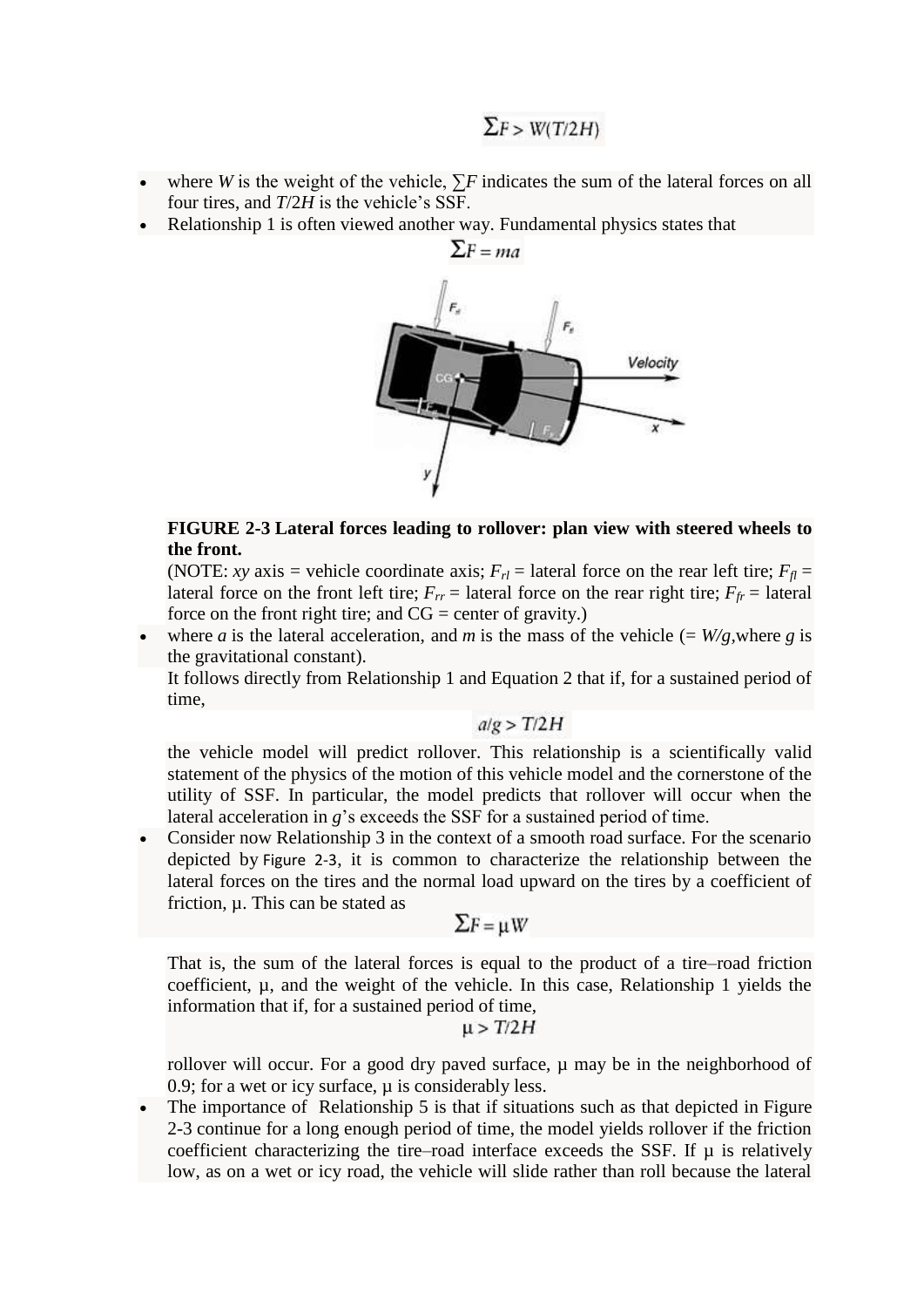forces will be small, and the lateral accelerations will be far less than *T*/2*H.* In other scenarios not involving a smooth road surface, the large lateral forces resulting in rollover can be generated by interactions between the tire(s) and a curb, a pothole, a roadside slope, a furrow plowed during an off-road maneuver, or some other tripping mechanism. The model that leads to Relationships 3 through 5 presumes that the vehicle is a rigid body. For real vehicles, rollover is expected in maneuvers that are less severe than called for by Relationships 3 through 5 because *T*is reduced as a result of lateral compliance of the suspension and tires, suspension kinematics (geometry changes), and body roll. In addition, for large roll angles, *H* can be increased by suspension kinematics. In particular, the lateral acceleration that, in time, produces rollover is lower than the level called for by Relationship 3. Thus for a real vehicle,

Relationship 5 indicates that rollover is expected even if  $\mu$  is less than  $T/2H$ . In each case, a 15 percent lower rollover threshold is a reasonable expectation, with the variation among particular vehicles being significant (Lund and Bernard 1995b).

More detailed mathematical models can yield information about the decrease in lateral acceleration that causes rollover compared with the value indicated by SSF. In a generic sense, simple additions to the model that yields SSF give an indication of the likely decrease (see, for example, Bernard et al. 1989). However, the provision of information applicable to specific vehicles requires far more detail. Furthermore, implementing vehicle-specific details in a complex simulation involves a great deal more time and expense than testing the vehicle itself. Thus the compelling feature of SSF, as seen in Relationships 3 through 5, is that it provides a clearly defined bound: if the sustained lateral acceleration exceeds this bound, rollover occurs. Follow-up analysis, not obvious from the preceding discussion, indicates that although the lateral acceleration in *g*'s can exceed *T*/2*H* for a short time without causing rollover, the more this acceleration exceeds *T*/2*H,* the less will be the time to rollover. Rollover events involving very large lateral accelerations far in excess of *T*/2*H g* are sometimes classified as tripped rollovers.

#### *Critical Sliding Velocity*

Like SSF, CSV is calculated using measurements of vehicle parameters. CSV is an estimate of the minimum sideways velocity required for a vehicle to just barely tip over as a result of sliding sideways into a curb, as illustrated schematically in [Figure](http://www.nap.edu/read/10308/chapter/4#p200100679960027001)  [2-4.](http://www.nap.edu/read/10308/chapter/4#p200100679960027001) [A simple derivation of CSV is presented by Meriam (1959) and Jones (1973), with slightly more complicated versions presented by Lund and Bernard (1995a). Like SSF, CSV increases when track width increases and decreases when center of gravity height increases. A criticism of this measure is that it is based on the presumption of no energy loss after the collision with the curb, thus ignoring important losses in the suspensions (Gillespie 1992). Furthermore, in contrast to SSF, which is about equally sensitive to changes in *T* and *H*, CSV is much more sensitive to *T* than to *H.* This greater sensitivity derives from CSV's focus on curb trip as opposed to the more general focus of SSF—a vehicle sliding out of control on a smooth surface (Lund and Bernard 1995b).

#### *Tilt Table Ratio*

To determine tilt table ratio (TTR), the vehicle is positioned at rest on a table. As indicated by [Figure 2-5,](http://www.nap.edu/read/10308/chapter/4#p200100679960028001) the table is tipped up until the (restrained) vehicle attempts to roll downhill. TTR is the tangent of the angle of the table when the front and rear wheels on the uphill side of the vehicle first lift up. If the suspension of the vehicle and its tires were rigid rather than compliant, the measurement of TTR would be the same as SSF. Some believe TTR is a better measure than SSF and CSV because it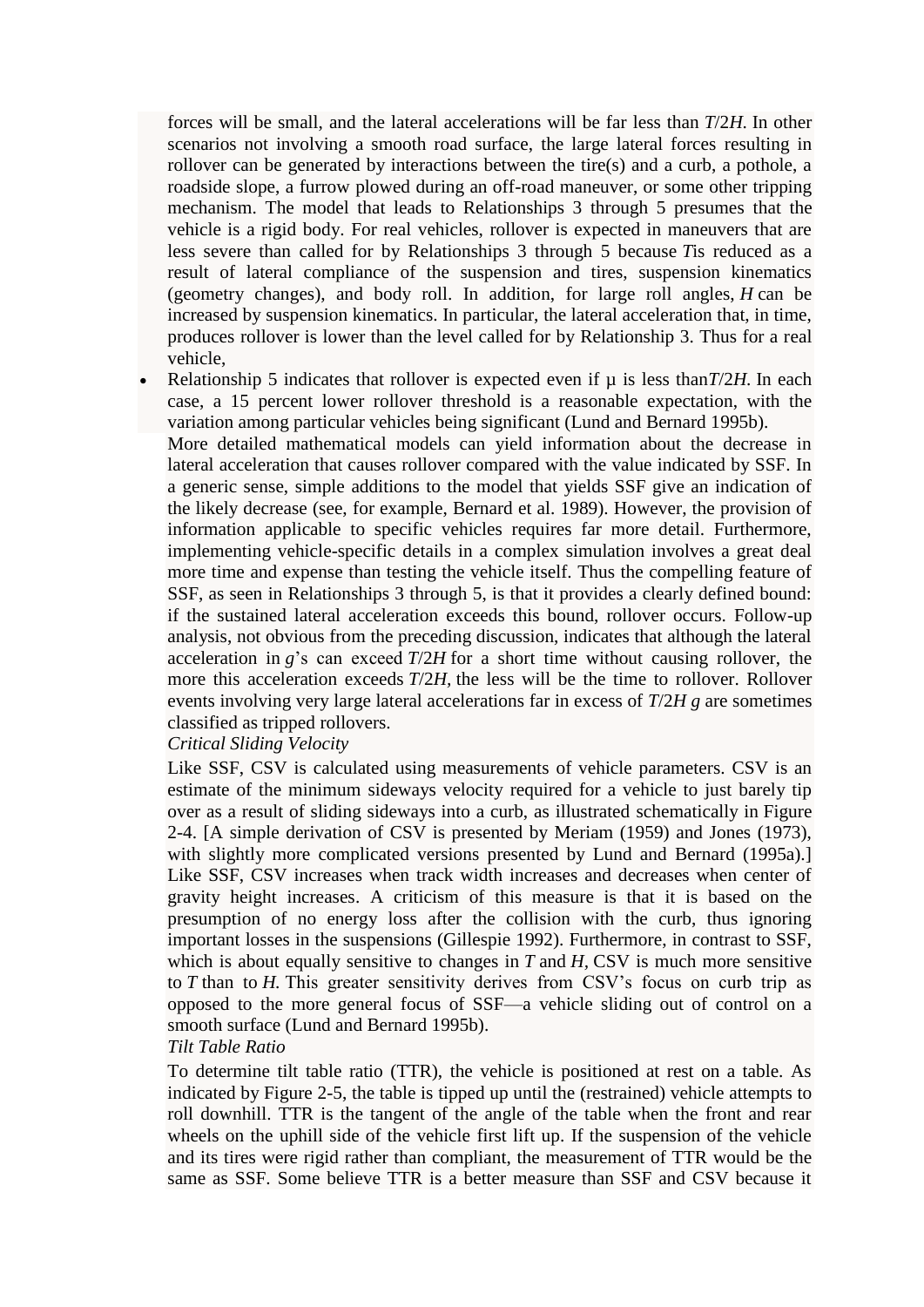includes some of the effects of the compliance of the suspensions and tires. Thus, TTR yields a lower threshold of minimum lateral acceleration needed to pro-



**FIGURE 2-5 Tilt table test—tilt table ratio equals tangent of angle theta (θ).**

duce a rollover than is the case with SSF. The flaw in the test is that as the table is tipped up, the total weight supported by the tires (perpendicular to the tilt table) drops, and the suspension tends to move into rebound (i.e., the suspension loads drop) and away from the curb equilibrium position. This in turn causes the vehicle center of gravity to move away from the tilt table, and thus makes the car more prone to rollover than it would be on a horizontal surface. There is also a potential undesirable consequence of using TTR to assess rollover propensity. In some cases, measured TTR values can be increased by altering suspensions in a way that degrades vehicle directional response. In particular, best test results are obtained by having front and rear uphill wheels lift at the same time. This means vehicles with balanced front and rear roll stiffness will yield better TTR test results than otherwise similar vehicles with unequal roll stiffness, even though unequal roll couple distribution often produces improved dynamic performance (*Federal Register* 2001). Thus, a vehicle rating system that used TTR to rank rollover propensity could encourage undesirable design tradeoffs and vehicles with inferior directional response characteristics.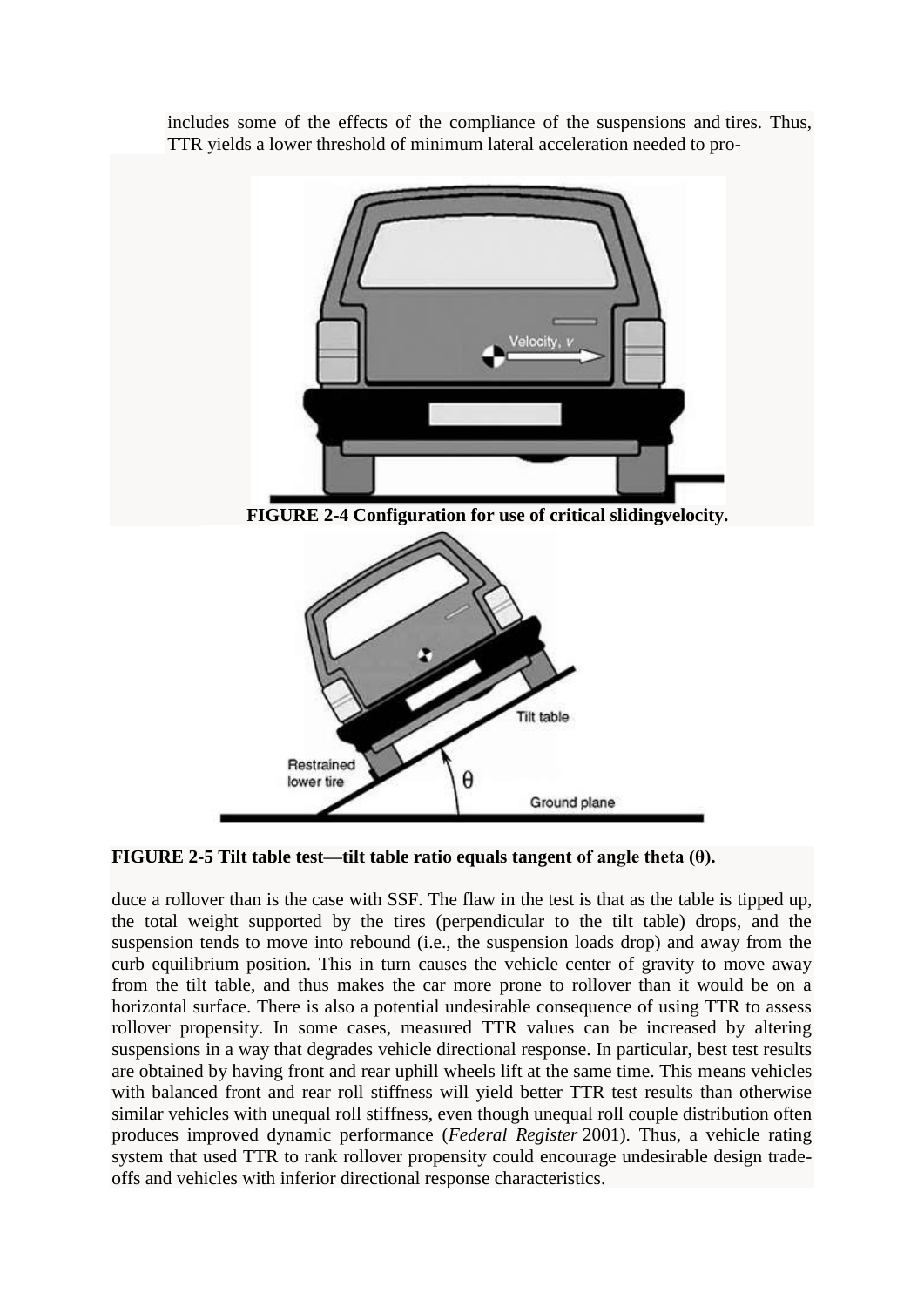#### *Side Pull Test*

The side pull test provides another static measure of vehicle rollover propensity; [Figure 2-6](http://www.nap.edu/read/10308/chapter/4#p200100679960029001) shows a schematic of a side pull test facility. In this case, test engineers pull the vehicle sideways with a horizontal force at the height of the vehicle's center of gravity. If there were no compliance in the suspensions and tires, the force required to tip the vehicle over, divided by the weight of the vehicle, would be the same as the SSF. Because of suspension and tire



compliance, however, the side pull test yields results lower than SSF; in other words, it predicts a lower sustained lateral acceleration level required for vehicle rollover. As in the case of TTR, some believe the inclusion of suspension and tire compliances makes the side pull test superior to SSF. Detractors point out that the side pull test has one of the same flaws as TTR: it is possible in some cases to obtain improved results by making suspension changes that degrade the vehicle's directional response. Furthermore, the side pull test is difficult to perform.

*Centrifuge Test*

Another vehicle-based static measure of rollover propensity derives from the centrifuge test, illustrated in [Figure 2-7.](http://www.nap.edu/read/10308/chapter/4#p200100679960030001) The centrifuge device uses an arm attached to a powered vertical shaft. The test vehicle is parked on a horizontal platform at the end of the arm. As the platform rotates, the parked vehicle is subjected to lateral acceleration. When the lateral acceleration is high enough, the vehicle will tip up against its restraints. If there were no compliance in suspensions and tires, the acceleration required to tip the vehicle up would be the same as that predicted by SSF. A positive aspect of this test is that, as with TTR and side pull, compliance in the tires and suspensions influences the measurements. This test also shares an important flaw with TTR and side pull: it is possible in some cases to obtain improved results by making suspension changes that degrade the vehicle's directional response (*Federal Register* 2001).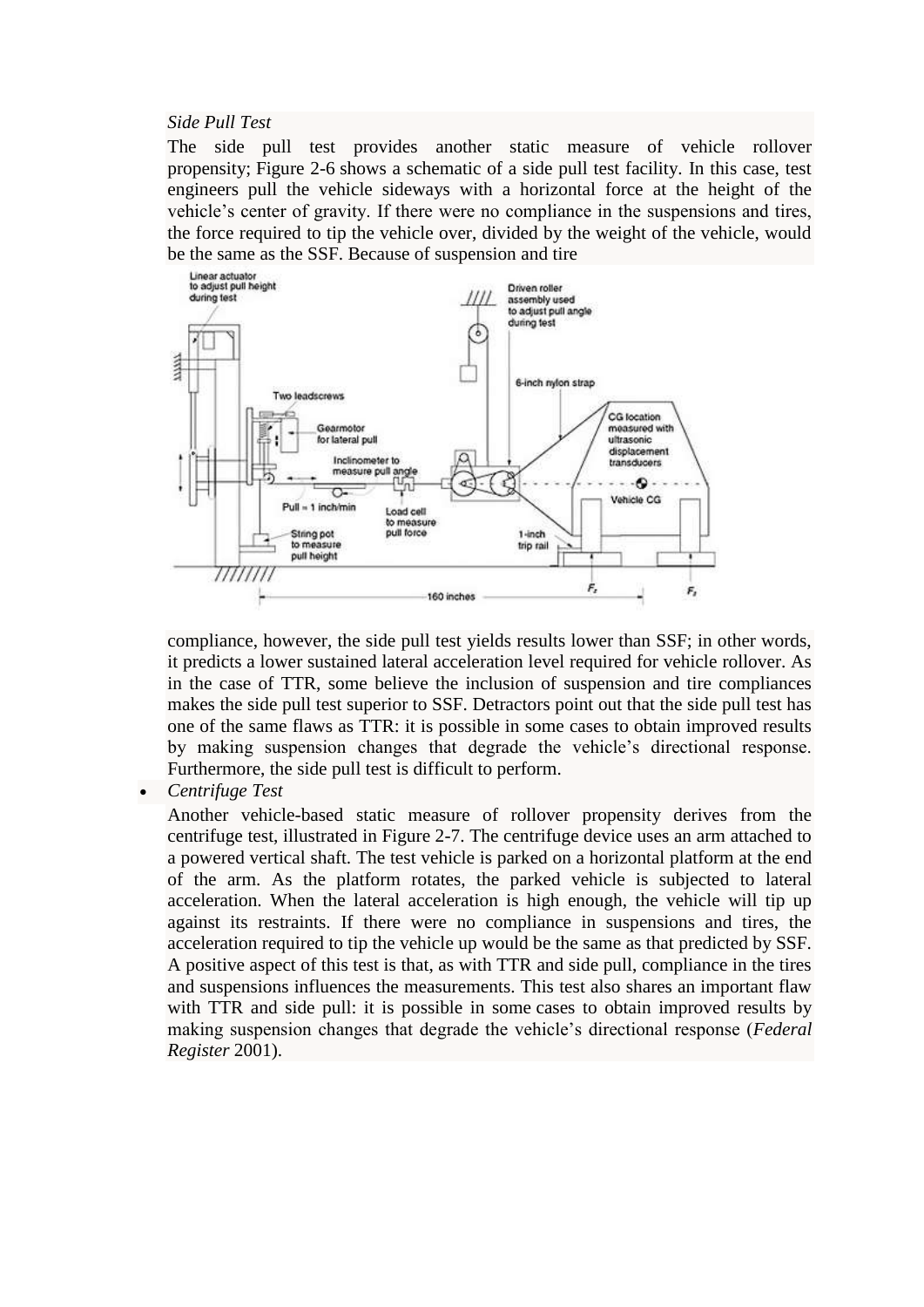

## **FIGURE 2-7 Schematic of centrifuge test.** (SOURCE: *Federal Register* 2001.)

#### ASSIGNMENT.

**1. As shown in the Figure below, a spoiler is used on race cars to produce a negative lift,**  thereby giving a better tractive force. The lift coefficient for the airfoil shown is  $C_L = 1.1$ **and the coefficient of friction between the wheels and the pavement is 0.6. At a speed of 200 mph, by how much would use of the spoiler increase the maximum tractive force that could be generated between the wheels and ground? Assume the air speed past the spoiler equals the car speed and that the airfoil acts directly over the drive wheels. Ans. 405 lb.**

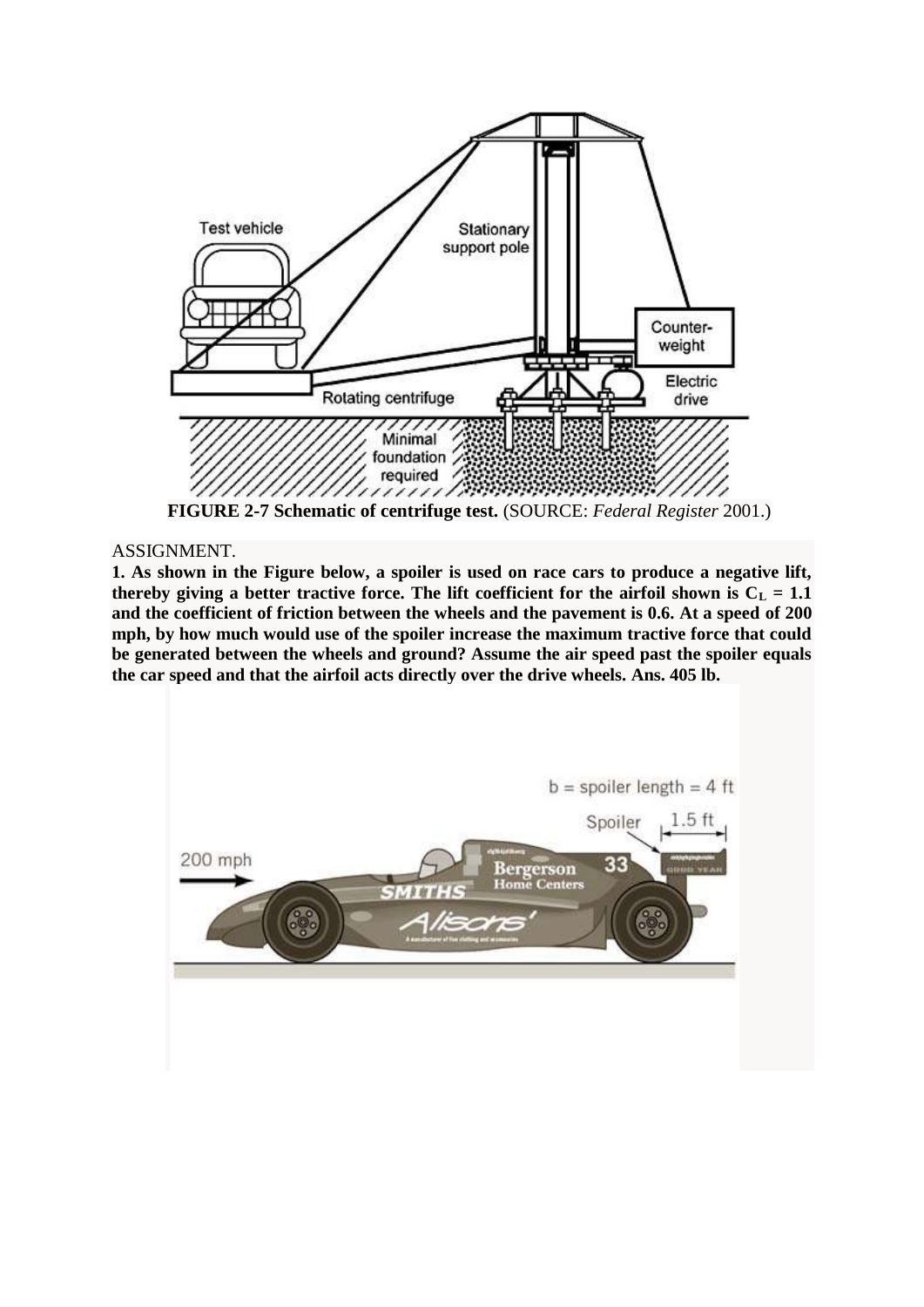**2. As shown in the Figure, the aerodynamic drag on a truck can be reduced by the use of**  appropriate air deflectors. A reduction in drag coefficient from  $C_D = 0.96$  to  $C_D = 0.7$ **corresponds to a reduction of how many horsepower needed at a highway speed of 65 mph? Ans. 58.4 hp**



**3. Determine the wind velocity required to overturn the mobile home sketched in the Figure if it is 10m long and weighs 50 kN. Consider it to be a square cylinder. Ans.** 29.3 m/s



**4. A high speed car with, m = 2000 kg, C<sup>D</sup> = 0.3 and A = 1 m<sup>2</sup> , deploys a 2-m parachute to slow**  down form an initial velocity of 100 m/s. Assuming constant C<sub>D</sub>, brakes free, and no rolling